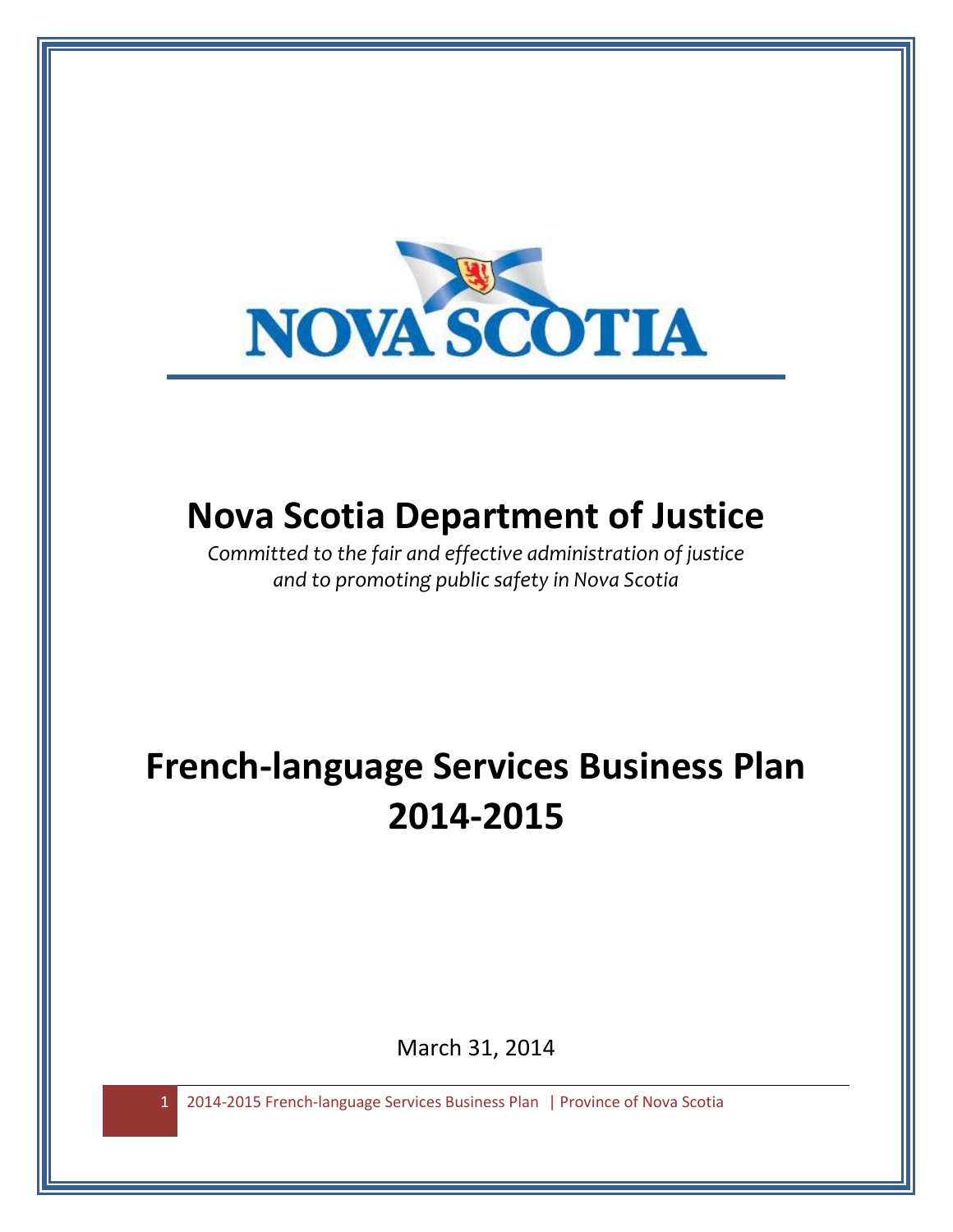## *Table of Contents*

|    | 1. Table of Contents                                                                                       | $\overline{2}$ |
|----|------------------------------------------------------------------------------------------------------------|----------------|
| 2. | Message from the Deputy Head                                                                               | 3              |
| 3. | Responses to French Request                                                                                | 4              |
|    | 4. French-language Services Inventory                                                                      | 5              |
| 5. | French-language Services Coordinator                                                                       | 6              |
| 6. | Progress in Reaching Goals and Objectives for 2013-2014                                                    | 6              |
|    | 7. Goals, Objectives, and Measures for 2014-2015                                                           | 14             |
| 8. | Priorities of the Acadian and Francophone Community                                                        | 19             |
| 9. | Conclusion: Contribution to the Preservation and Growth of the Acadian and<br><b>Francophone Community</b> | 19             |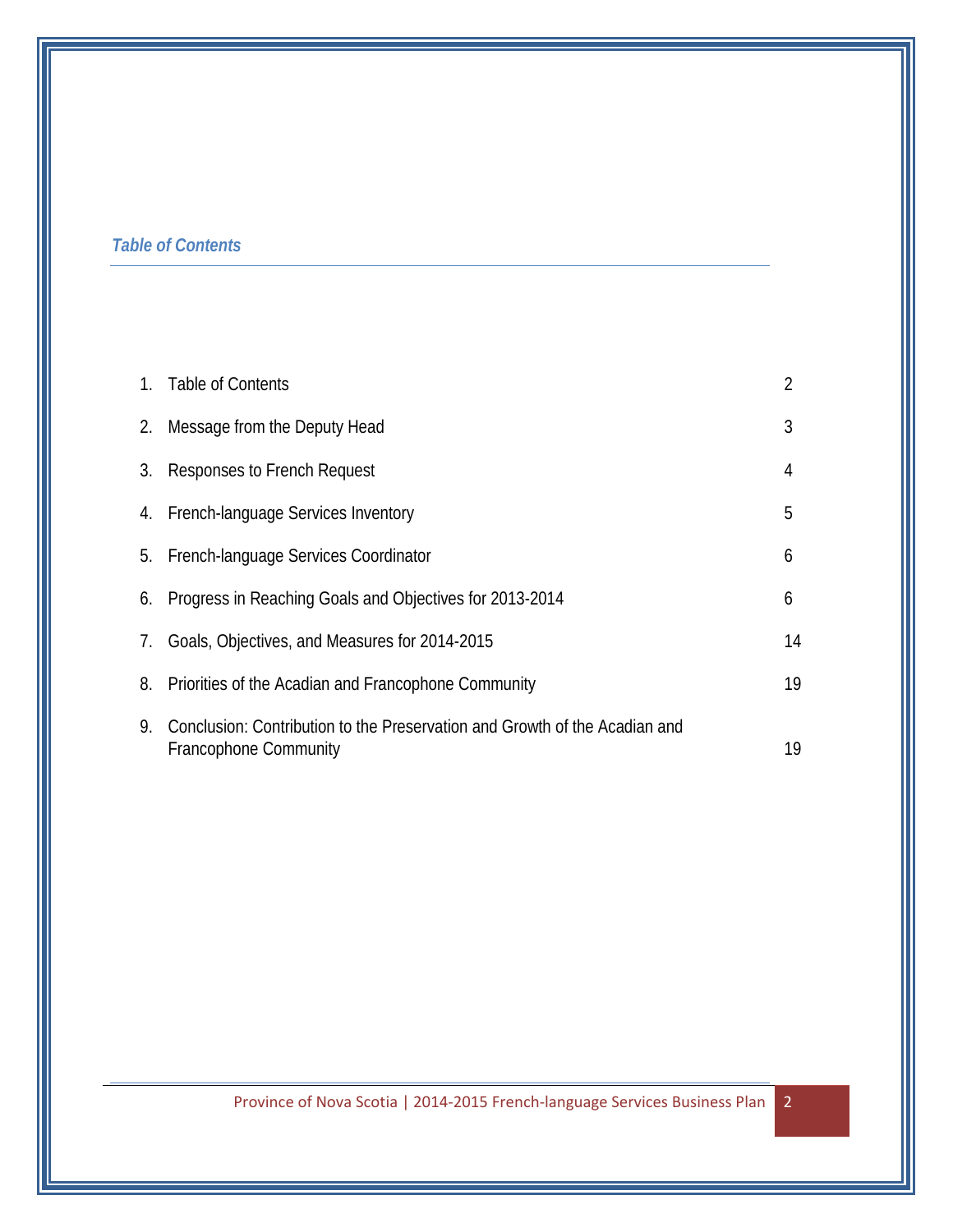#### *Message from the Deputy Head*

It is our pleasure to share with you the details of the Department of Justice 2014-2015 annual Frenchlanguage Services Plan. As our blueprint for our ongoing action, the plan sets out our commitment to contribute to the preservation and growth of the Acadian and francophone community, and provide for the delivery of French-language services.

As we begin the new fiscal year, I'd like to thank all of you for your hard work in 2013-2014. Thanks to you, we made great progress on our departmental commitments throughout the year. We will continue to support employees as they continue to work collaboratively with our government and community partners to ensure justice policies, programs and services effectively serve the needs of our francophone citizens.

Specific highlights from the past year include the appointment of a bilingual Justice to the Supreme Court of Nova Scotia, and brochures such as the CyberSCAN, Safer Communities, Bullying, and Your Careers in Correctional Services were printed in both official languages. We also continued our efforts to increase the amount of translated information contained on the department's website such as the Summary Offense Tickets information and the Nova Scotia Emergency Management Office preparedness for an emergencies. We have also increased the number of bilingual staff employed with the department, and we continue to support staff wishing to improve their skills by attending French-language and French legal terminology training.

While they operate independently from the Department of Justice, Nova Scotia Legal Aid (Legal Aid) participates in the department's French-language services annual business plan. As a result, this plan also includes French-language services offered by Legal Aid as well as their goals and objectives for improving French-language services and their specific measures to achieve these in 2014-2015. Legal Aid has also included in this plan their progress in reaching specific goals and objectives set for 2013-2014.

We are privileged to have very talented and committed staff, supportive partners and the confidence of Nova Scotians to carry out the work we do to make Nova Scotia a better and safer place. I encourage your feedback on our plan for 2014-2015 and extend a sincere thanks to all who have contributed to the making of this plan and a note of appreciation for your anticipated contributions in the year ahead.

Judith F. Ferguson Deputy Minister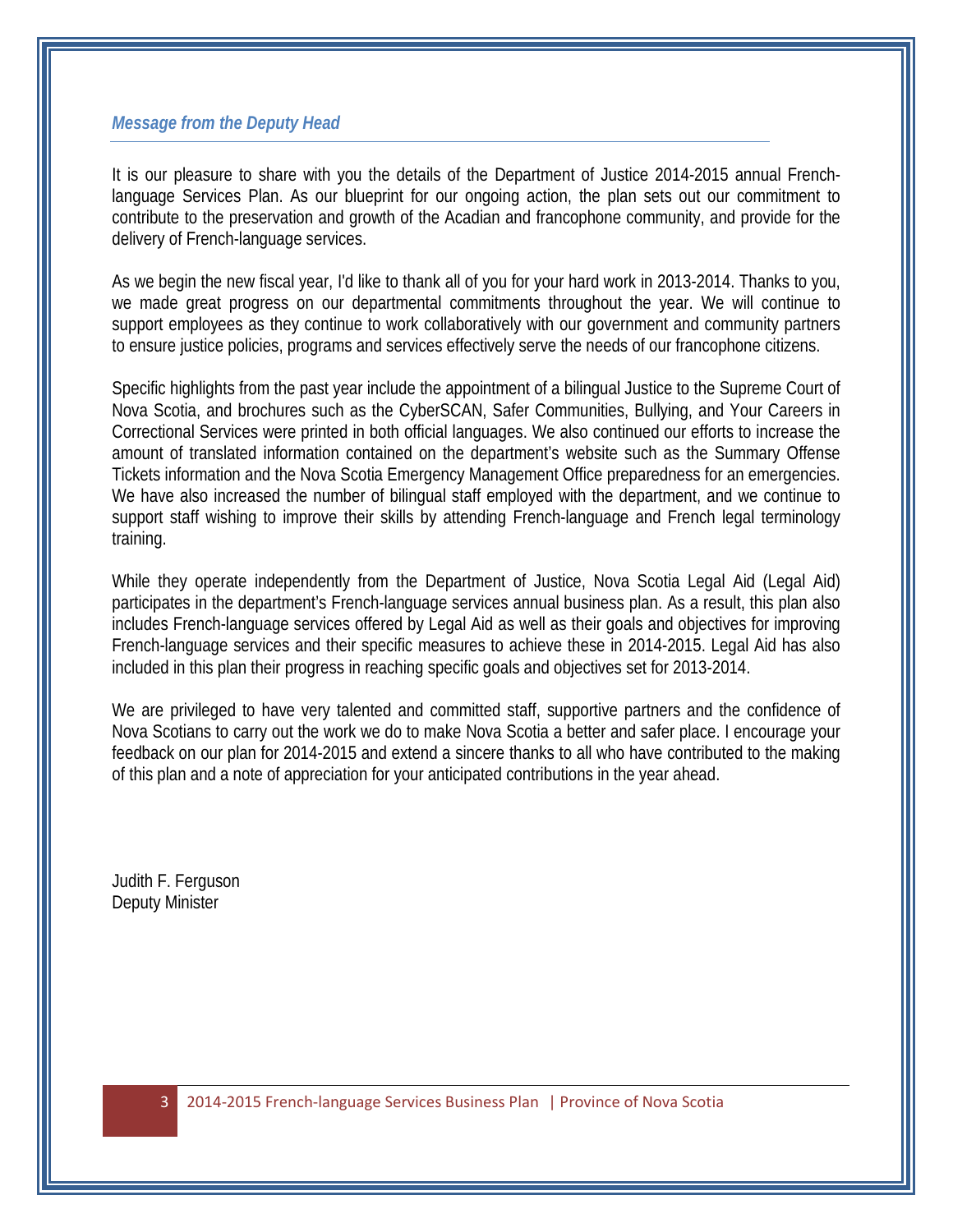## *1. Responses to French Requests*

Section 12 of the *French-language Services Regulations* states that each designated public institution must ensure that all written correspondence received in French must be replied to in French, and that reasonable and appropriate steps are taken to make members of the public aware that services are available in French and English.

At the Department of Justice, Court Services, and Correctional Services are the divisions with the most public contact. Employees in Courts and Correctional Services forward French written or oral requests to staff within their workplace that is able to respond in French. If there is no one within the office who can respond in French, the correspondence is forwarded to head office for translation or to other staff who are able to answer questions in French.

Legal services responds to French requests, in writing and orally, as capacity permits and they have several staff fairly fluent in French who are able to field calls and inquiries.

Other divisions use staff members participating in the "Bonjour!" campaign to respond to specific inquiries in French. If there is no one at the local level who can manage the request, it may be referred to the department's French-language Services Coordinator.

#### *Legal Aid*

Legal Aid operates a 24-hour telephone duty counsel service providing free and immediate legal advice to people who have been arrested or detained. Legal Aid maintains a list of French-speaking lawyers who are willing to provide telephone duty counsel services in French. Legal Aid has a few staff members who are able to converse in the French language. When an accused person in a French-language trial qualifies for legal aid, Legal Aid ensures that French-speaking counsel is retained to act for the accused even if counsel is from out of province. If Legal Aid receives written correspondence in French, the response will be in French. The document will be translated in-house or by Acadian Affairs.

#### *2. French-language Services Inventory*

This section of the business plan provides a general inventory of the programs and/or services that are offered in French by the Department of Justice.

Court Services provides:

- hearings in court in accordance with the *Criminal Code*;
- interpreters in Provincial Court for criminal matters;
- staff participation in the "Bonjour!" campaign;
- simultaneous translators as required at Supreme Court and Appeal Court for criminal matters;
- translated print and website materials in priority subject areas;
- interpreters in Family Court for certain family matters;
- the Parent Information Program in both official languages in Family Division and Court; and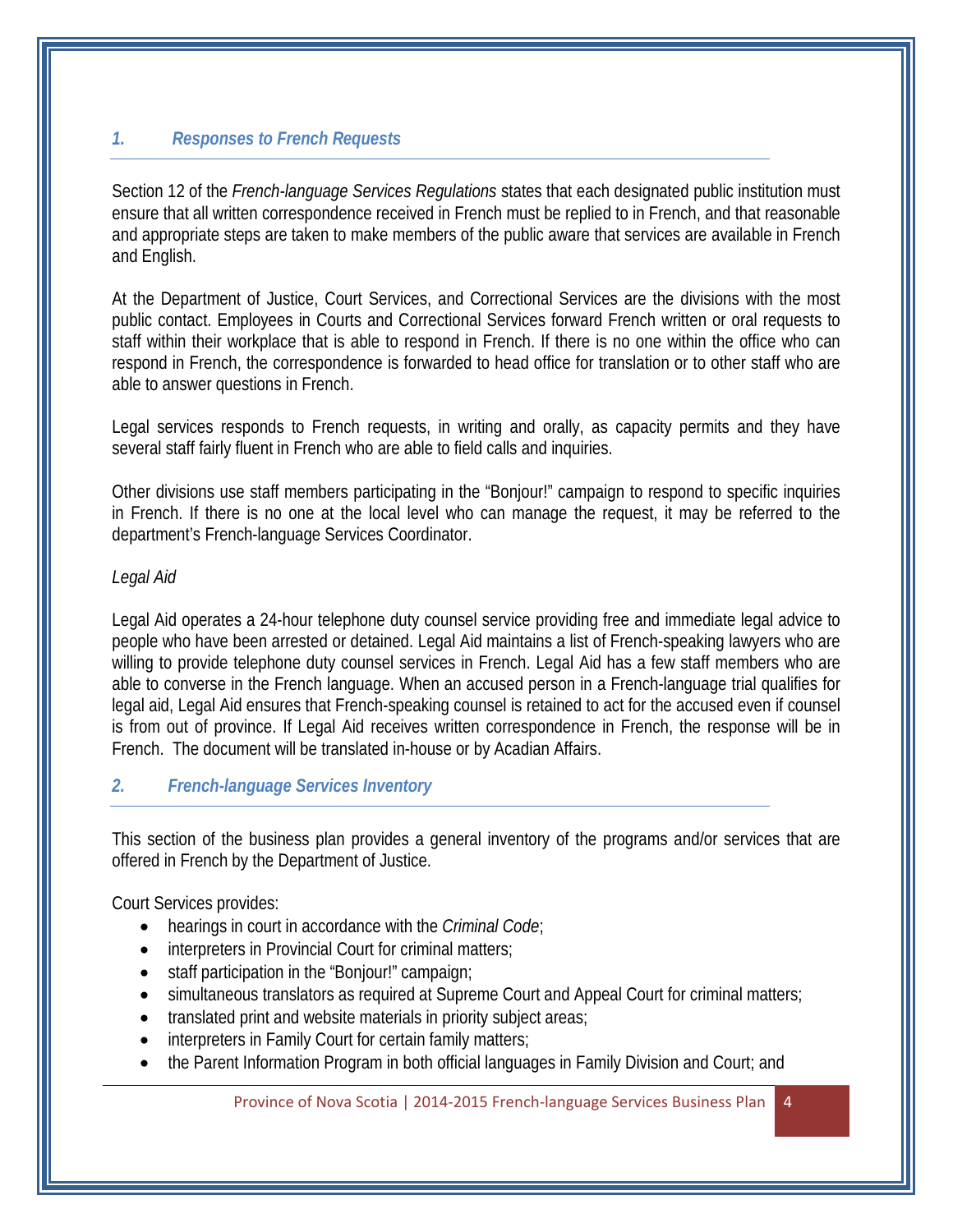• bilingual staff in court administration offices located in designated areas.

Correctional Services provides:

- French presentence reports;
- offender supervision in French at certain locations; and
- staff participation in the "Bonjour!" campaign.

Legal Services provides:

• services in French by responding to inquiries from members of the public and other government departments.

Information Technology provides:

- support to department clients to accommodate online French requirements where departmental business functions deem they are necessary.
- *3. French-language Services Coordinator*

Léda M.D. Zlotnick chiassid@gov.ns.ca

#### *4. Progress in Reaching Goals and Objectives for 2013-2014*

This section outlines the goals and objectives established by the Department of Justice and Legal Aid for 2013-2014 as well as the specific measures and/or activities that took place to achieve them. This is in accordance with the specific objectives identified in the 2009-2013 Nova Scotia Strategic Plan for Frenchlanguage Services.

## **Objective 1: Leadership and Policy Direction**

#### *Department's Goals and Objectives 2013-2014*

To champion and support the policy development, planning, and administrative framework for the implementation of the *French-language Services Act* and *Regulations*, the Department of Justice is committed to:

- o supporting Acadian Affairs;
- o implementing the *French-language Services Act* and *Regulations*;
- o contributing to government's annual progress report on French-language services; and
- o ongoing development of policies to support the delivery of French-language services.

## *Planned Measures for 2013-2014*

The Department of Justice will:

- continue to consult with French-language stakeholders such as Acadian Affairs, l'Association des juristes d'expression française de la Nouvelle-Écosse and la Fédération acadienne de la Nouvelle-
	- 5 2014-2015 French-language Services Business Plan | Province of Nova Scotia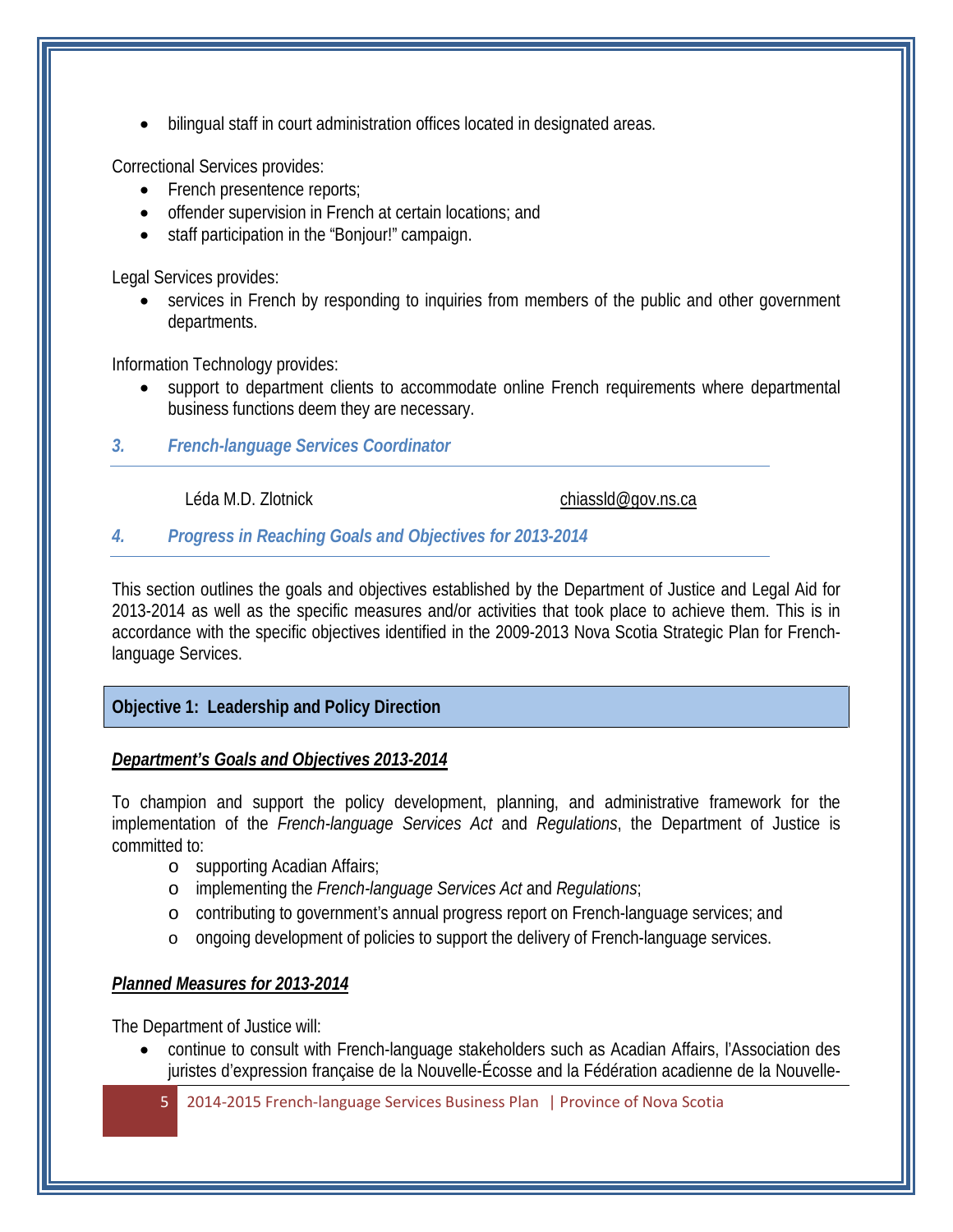Écosse to explore areas where enhanced services could be offered to the Acadian and francophone community;

- ensure the French-language Services Coordinator continues to sit on numerous committees and keep l'Association des juristes expression française de la Nouvelle-Écosse and the Frenchlanguage Services Coordinators Committee at Acadian Affairs informed of current projects;
- support Acadian Affairs by implementing the "Bonjour!" campaign at the Department of Justice and by promoting the "Bonjour!" Awards for Excellence in French-language Services.

#### *Progress:*

- *1. Consulted and met with representatives from FANE to explore areas where enhanced services could be offered to the Acadian and francophone community;*
- *2. To share information, the French-language Services Coordinator met monthly with Acadian Affairs, and participated in the HR & training, active offer and communication subcommittees;*
- *3. Met with l'Association des juristes d'expression française de la Nouvelle-Écosse four times in the last fiscal. Two of these meetings were with the Minister;*
- *4. Met quarterly the Departmental French-language Services Advisory Committee;*
- *5. Provided Kentville and Sydney Legal Aid Offices posters, cards and brochures to display in their offices to support the "Bonjour!" campaign. The "Bonjour!" Awards for Excellence in Frenchlanguage Services information was distributed to all divisions at the Department of Justice;*
- *6. A Justice employee was a recipient in the category of Excellence in Leadership; and*
- *7. Completed and translated the 2014-15 French-language services plan and annual accountability report by March 31, 2014;*

Legal Aid will maintain its position on the French-language Committee.

## *Progress:*

- *1. Participated in three (3) Departmental French-language Services Advisor Committee meetings;*
- *2. Contributed to the department's French-language services annual business plan through the Department of Justice's French-language Services Advisory Committee;*
- *3. Continued to report to the Executive Director for action required; and*
- *4. Reviewed and explored development of Nova Scotia Legal Aid's French-language policy.*

## **Objective 2: Availability and accessibility of French-language Services**

## *Department's Goals and Objectives 2013-2014*

To increase the prevalence and awareness of French-language services through active offer, communications, printed and electronic material, and enhanced French-language capacity of public servants, the Department of Justice is committed to:

- o delivering services that respond to the priority needs of the Acadian and francophone community as identified through consultation;
- o increasing capacity to provide French services in priority areas; and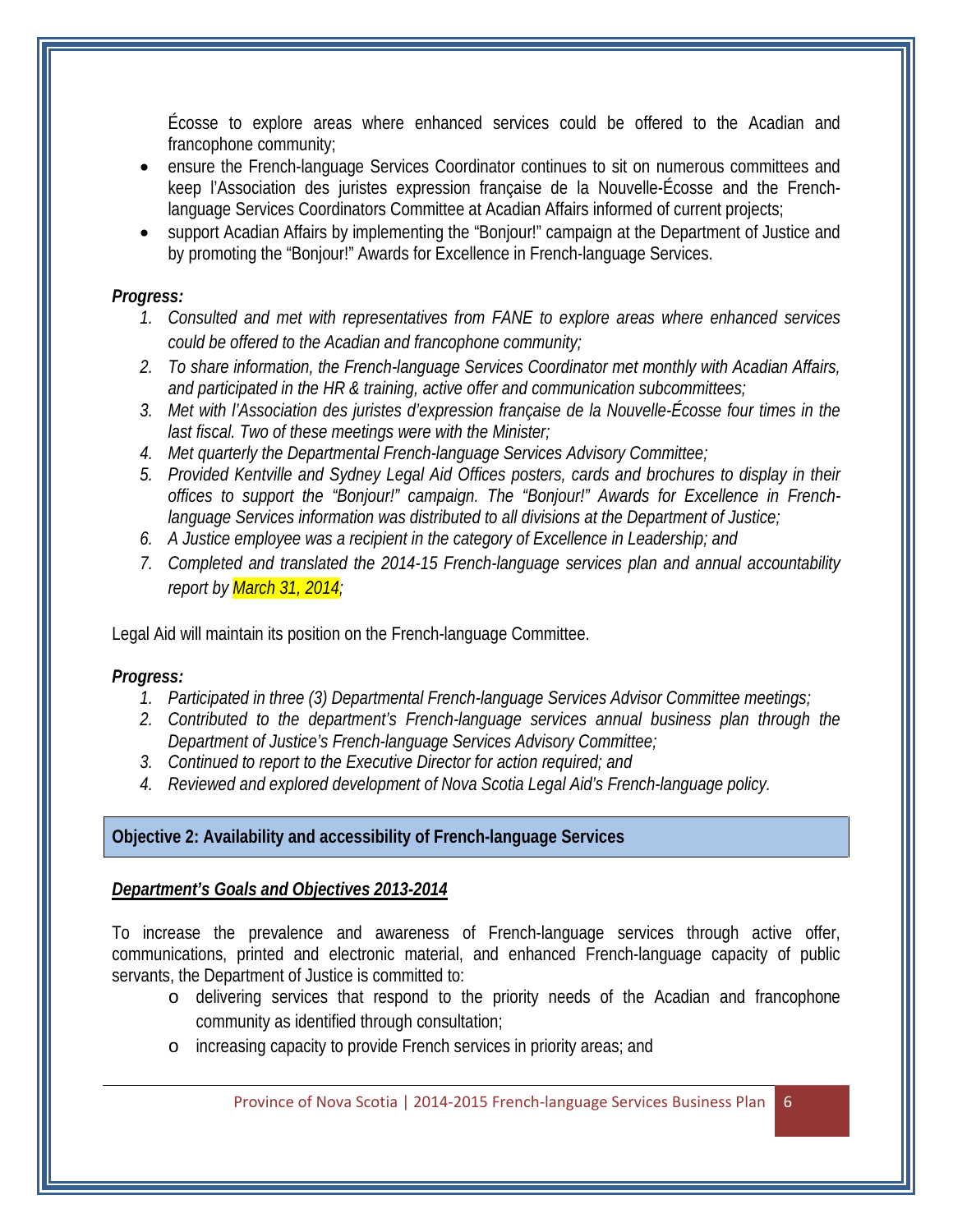o advising stakeholders and the community about French programs and services available to them.

## *Planned Measures for 2013-2014*

The Department of Justice will:

- continue to identify, prioritize and recommend print and electronic material for translation, including Family Law consultation/discussion papers;
- hire bilingual staff when appropriate vacancies occur and hire designated bilingual staff based on operational needs;
- continue to support the French-language Coordinator who will:
	- coordinate French assessments of current and new employees in designated positions to evaluate their French–language capacity and assist human resources with the hiring process;
	- increase French-language services capacity<sup>[1](#page-6-0)</sup> by identifying employees capable of providing French-language service and by providing learning tools, resources and training in support of French-language skills development;
	- translate documents if they relate to specific province-wide initiatives or if they pertain to Acadian-related matters;
	- develop and implement an approved print and electronic translation plan; and
	- provide departmental services in French where appropriate as well as support the Dialogue on Domestic Violence Project, including facilitating engagement with the Acadian and francophone community, making presentations to the Acadian and francophone community and coordinating translation of materials as required.

## *Progress:*

<span id="page-6-0"></span> $\overline{\phantom{a}}$ 

- *1. Translated the following reports for Phase II of the Family Law Reform Project. The materials are for public and stakeholder consultations planned for the early Spring of 2014:*
	- *Discussion Paper addressing the FLRP Phase II proposed amendments to the Maintenance and Custody Act;*
	- *Feedback Form on proposed amendments to the Maintenance and Custody Act;*
	- *The wording for Justice's consultation microsite; and*
	- *Notice for court sites entitled "Government seeks public input on family law changes".*
- *2. Advertised a designated bilingual contravention staff posting. The position will be filled in the next fiscal;*
- 3. *Assisted human resources with the hiring process by translating the job posting and the interview questions. No assessments were done in 2013-14;*
- *4. Offered five types of training to Department of Justice employees:* 
	- *Four staff attended French Legal Communication training;*
	- *Thirty-five staff attended 15 one-day sessions of Specialized French Legal Terminology training;*
	- *Fifty-nine staff participated in courses at l'Université Sainte-Anne;*

<sup>&</sup>lt;sup>1</sup> Based on operational needs and the French-language training policy.

<sup>7</sup> 2014-2015 French-language Services Business Plan | Province of Nova Scotia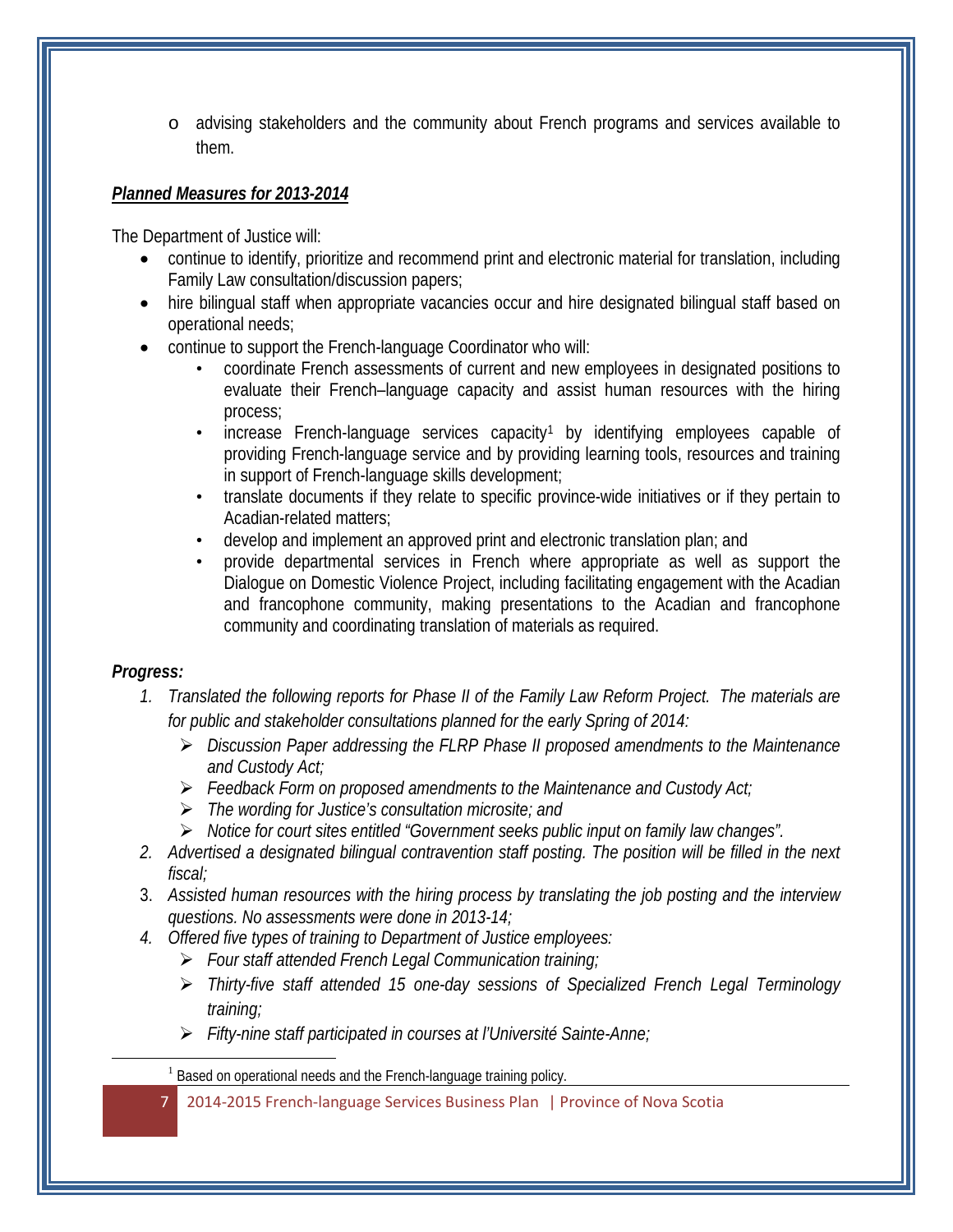- *Six staff attended la Semaine de perfectionnement en français juridique 2013-2014 (February 10-14, 2014) sponsored by the Centre canadien de français juridique; and*
- *One court reporter participated in intensive French-language training at Université Sainte-Anne.*
- *5. Provided juricourriels and French legal terminology lexicons to 56 employees, and PPS and Legal Aid staff;*
- *6. Consulted with stakeholders to identify priority areas for bilingual information on the website. The translation and publication plan for 2013 was completed, presented to the Senior Management Committee and approved;*
- *7. Presented the initial results from the first phase of the Dialogue on Domestic Violence project to la Fédération des femmes acadiennes de la Nouvelle-Écosse; and*
- *8. Translated the new Dialogue tool with funding support for that work through Acadian Affairs; and sent out recently, a promotional piece to Acadian and francophone community organizations to encourage participation in the Dialogue project; and ensured that the promotional materials related to the Dialogue project are bilingual.*

Various divisions will take on specific initiatives, such as:

Legal Services will:

- continue to increase capacity to respond to the demands of French-language services throughout Justice by identifying legal and support staff capable of providing French-language service to clients;
- ensure solicitors continue to take advantage of relevant training opportunities; and
- provide quality advice to its clients, including Acadian Affairs.

## **Progress:**

- *1. Our capacity to respond to the demand for French-language services has been enhanced by continuing to identify employees at intermediate level for further French-language training. In the 2013-14 fiscal year Legal Services division has sent a total of 8 attendees (7 lawyers and 1 legal assistant) on French-language Training; and*
- *2. Legal Services division has continued to provide ongoing legal advice to Acadian Affairs, as required to support their operations and conduct of business.*

Court Services will:

- continue to implement the *Federal Contraventions Act* agreement, including providing training in specialized French legal terminology for Justice employees;
- complete renewal of the *Federal Contravention Act* for the period 2013 2018;
- provide *Federal Contraventions Act* brochure/pamphlet to enforcement agencies;
- continue to meet legal obligations and enhance services pursuant to section 530 of the *Criminal Code* and the *Federal Contraventions Act* including providing a French-speaking judge, court reporter, Crown prosecutor and interpreter for proceedings;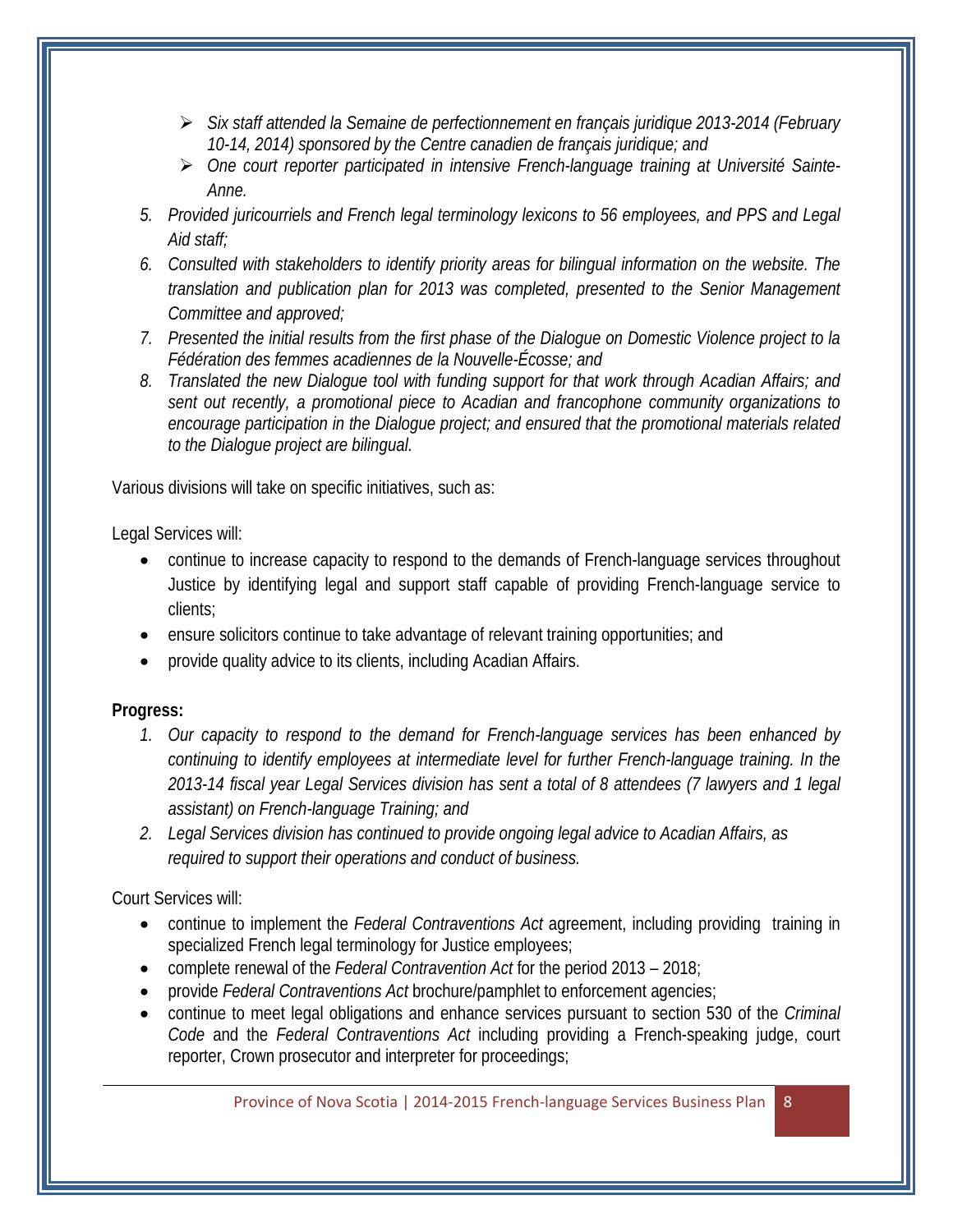- hire bilingual staff where required, and advertise French-language capacity as an asset for employment consideration;
- explore the translation of Court Services' website in consultation with stakeholders to determine priority areas;
- support French-language training at Université Sainte-Anne, fund training (with federal support);
- maintain translation of Civil Procedure Rules, Criminal Court forms and Provincial Court Rules;
- translate the Court Service's client complaint form for use by French-language clients;
- continue to support the newly established French-language Parent Information Program;
- work with Federal and Provincial stakeholders to explore the feasibility of designing, developing and implementing a bilingual parking ticket infraction program;
- design, develop and use as required, a French-language jury administration package; and
- provide Probate translation services for clients with French-language wills.

## *Progress:*

- *1. Approved the renewal of the Federal Contravention Act for the period 2013–2018;*
- *2. Implemented the Federal Contraventions Act agreement for 2013-14 and provided the federal government with a report for 2012-13 in accordance with the requirements under the Contravention Act Agreement between Canada and Nova Scotia;*
- *3. Provided the Federal Contraventions Act brochure/pamphlet to five Justice Centres in designated areas for distribution;*
- *4. Supported French services in Court by providing French-speaking Judges, court reporters for 20 French trials and 31 French interpreters in accordance with section 530 of the Criminal Code and the requirements of the Federal Contraventions Act Agreement;*
- *5. Hired three (3) Deputy Sheriffs as we continue to advertise that French-language capacity as an asset;*
- *6. Translated and posted on the Department of Justice website most of Court Services web pages;*
- *7. Provided one (1) court reporter with 5-months intensive French training course;*
- *8. Translated four (4) Civil Procedure Rules amendments and incorporated them into the Rules;*
- *9. Translated the Court Service's client complaint form for use by French-language clients. Will be published on the Court Services website (ongoing);*
- *10. Held one (1) French Parent Information Program session on February 2014;*
- *11. Explored with the Federal Government the implementation of a bilingual parking infraction ticket program. This project is still on hold, pending the outcome of other initiatives underway;*
- *12. Provided French-speaking judge and court reporter for proceedings in accordance with section 530 of the Criminal Code of Canada and the Federal Contraventions Act; and*
- *13. Explored the development of a French-language jury administration package. Carried over to 2014;*

Correctional Services will:

• enhance services to francophone clients, partners, and the public by providing translated signage within correctional facilities and designated community corrections offices; and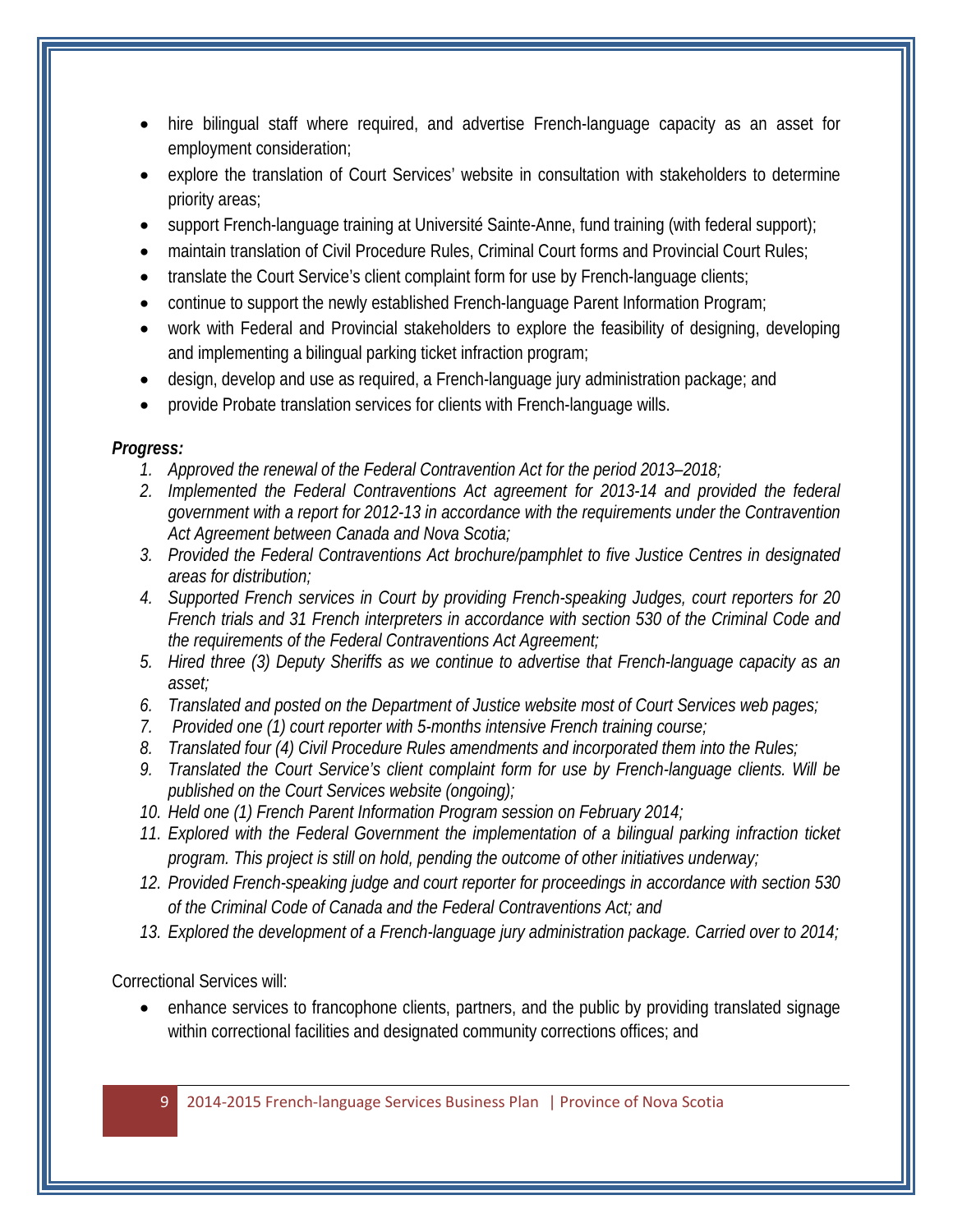• continue to support staff participating in French–language training to increase capacity to provide French oral and written communication with clients, the courts and the general public.

#### *Progress:*

- *1. Carried over to fiscal 2014-15 enhancing services to francophone clients, partners, and the public by providing translated signage within correctional facilities and designated community corrections offices as well as continuing to support staff participating in French–language training to increase capacity to provide French oral and written communication with clients, the courts and the general public;*
- *2. Translated, printed, and published on the website the recruitment brochure "Your Career in Correctional Services"; the Offender handbook that will be printed as required; the Offender Phone System Frequently Asked Questions;*
- *3. Supported the delivery of French-language services in workplaces offering direct services to the public by advertising "Bonjour!" posters and explanatory cards at various Community Corrections offices throughout the province; and provided bilingual business cards to bilingual staff; and*
- *4. Supported 5 employees participating in French legal terminology training.*

Public Safety and Security will:

- continue to identify opportunities for employees to consider French-language training; inform new employees of French-language training opportunities and encourage all employees to consider French-language training;
- translate documents into French if they relate to specific province–wide initiatives or if they pertain to Acadian community matters;
- explore the possibility of translating new divisional pamphlets, forms and notices;
- translate critical information on security licenses (ID cards) issued to industry upon proclamation of the *Security and Investigative Services Act;*
- advertise vacant or new positions within the Public Safety and Security Division as seeking Frenchlanguage capacity as an asset where appropriate;
- continue to seek opportunities through the Crime Prevention Unit, to engage with stakeholders such as l'Association des juristes d'expression française de la Nouvelle-Écosse and la Fédération des femmes acadiennes de la Nouvelle-Écosse in relation to initiatives such as senior abuse and the Provincial Domestic Violence Action Plan; and
- continue to collaborate with the Conseil Scolaire Acadian Provincial regarding the Restorative Approach in schools project.

## *Progress:*

- *1. Had a staff member complete the Beginner 3 Course and will continue to provide training opportunities for all staff;*
- *2. Identified availability of professional translation services. Public Safety is aware of this resource and intends to utilize when necessary;*

Province of Nova Scotia | 2014-2015 French-language Services Business Plan | 10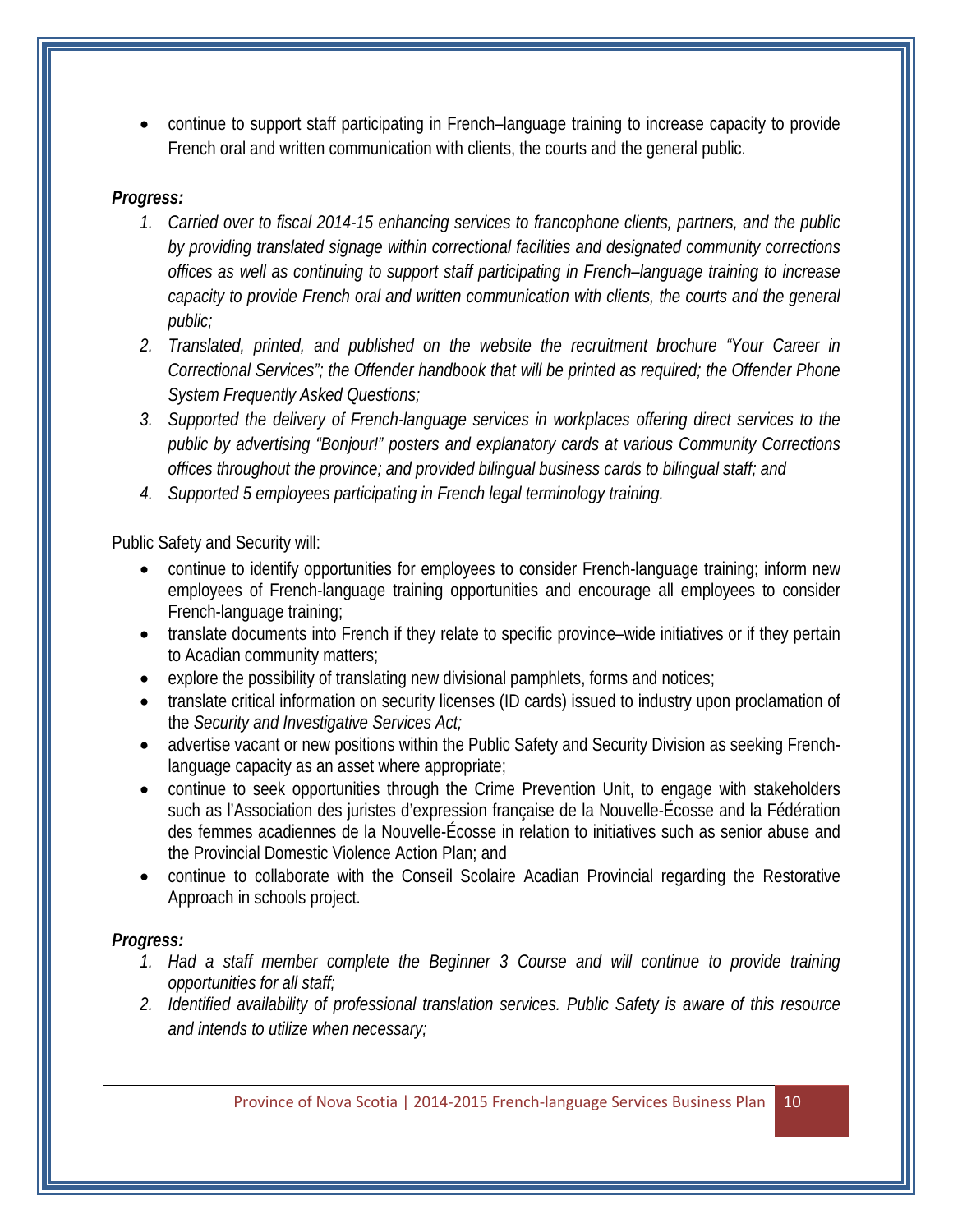- *3. Printed and provided agencies with the CyberSCAN, Safer Communities, and Bullying brochures in both official languages. The CyberScan Unit will continue to support this initiative;*
- *4. CyberSCAN Unit had four staff attend a one day workshop created to help government employees better understand and appreciate the cultural identity and heritage of the Acadians and francophones of Nova Scotia;*
- *5. Attempted to partially translate the Private Security ID cards, however, based on French translation protocol the decision was made to leave the ID card in English as the whole ID card was not able to be translated into French;*
- *6. Explored the possibility of translating any new divisional pamphlets, forms and notices, recognizing that not all forms and notices can be translated at this point but will continue to monitor these options. These results will be carried over to 2014-2015;*
- *7. Private Security hired a bilingual staff person;*
- *8. Advertised position as seeking French-language capacity as an asset and hired a bilingual francophone person for the position of Area Firearms Officer in Yarmouth to better service the diverse population in that area of the province;*
- *9. Provincial Firearms Office responded to requests for delivery of the Canadian Firearms Safety Course in French by identifying instructors able to do so within the program and obtaining manuals in French;*
- *10. Offered as part of a Federal program, pamphlets and other information material available in both official languages;*
- *11. Continued to seek opportunities through the Crime Prevention Unit, to engage with stakeholders such as l'Association des juristes d'expression française de la Nouvelle-Écosse and la Fédération des femmes acadiennes de la Nouvelle-Écosse in relation to initiatives such as senior abuse and the Provincial Domestic Violence Action Plan;*
- *12. Ensured the translation of all applications for grants and nominations forms, the December 2013 Domestic Violence Action Plan Update report, the related facts sheets and the new informational brochures for new Canadians; and*
- 13. Supported and implemented collaboration with the Conseil Scolaire Acadian Provincial regarding *the Restorative Approach in schools project. Advertised components of Restorative Justice website in both official language and will continue to support this initiative.*

#### EMO will:

- review existing pamphlets and work with external partners to add French content to printed material and website information.
- *Progress: Re-designed and incorporated its website within the Department of Justice website and translated "prepare for an emergency" documents currently available on the EMO webpage under the title "Services en français".*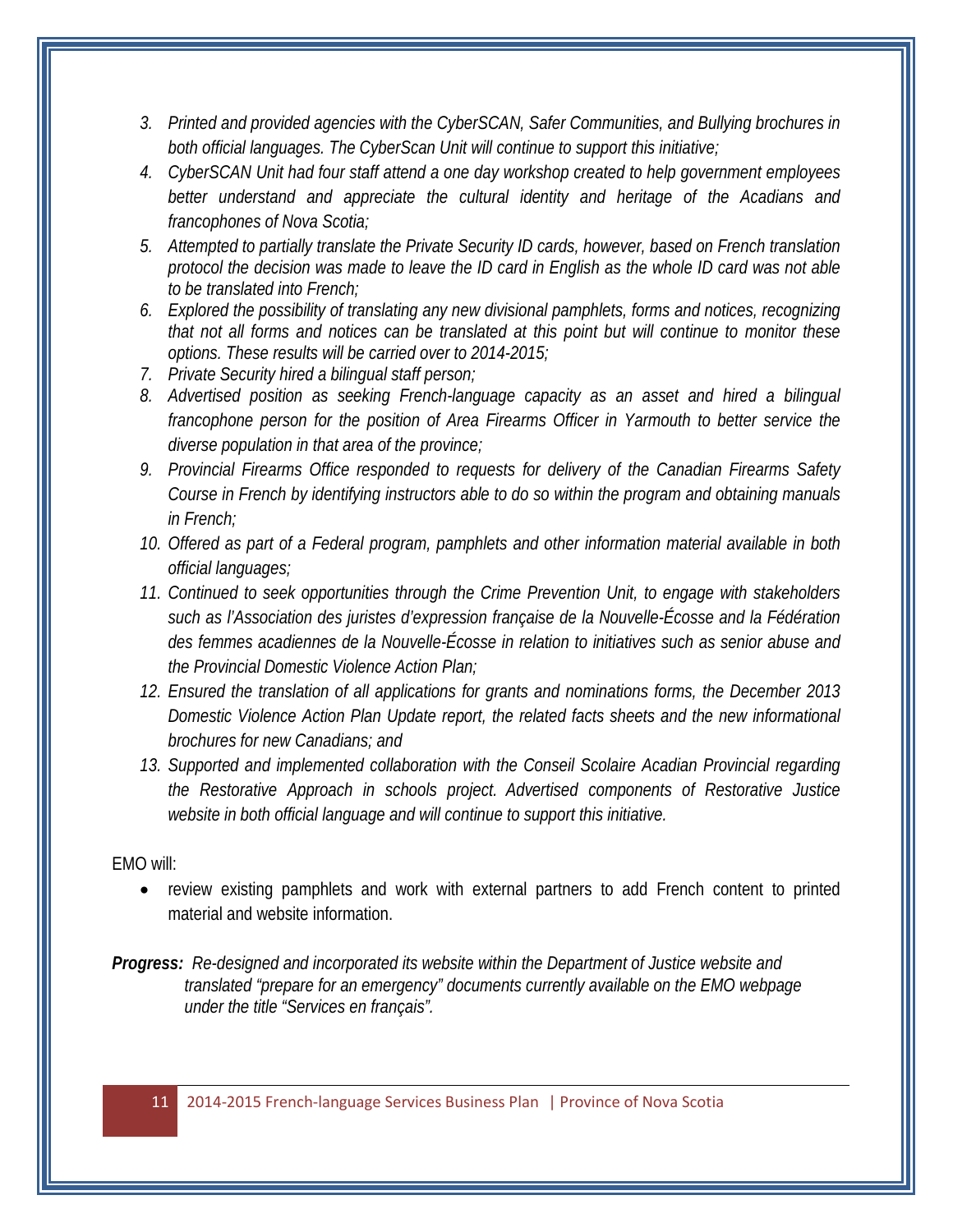Legal Aid will:

- continue to make proficiency in French a desirable asset in hiring new personnel;
- continue to expand the list of employees to whom French training is offered;
- explore the possibility of translating the Brydges After Hours Telephone Duty Counsel Manual and the Poverty Law cards; and
- provide bilingual business cards to bilingual members of Nova Scotia Legal Aid.

## *Progress:*

- *1. Continued to post hiring ads which included proficiency in French as an asset and hired a bilingual articling clerk in 2013, with articles to commence in June 2014;*
- *2. Sent French-language training notifications to staff;*
- *3. Registered one staff to attend la Semaine de perfectionnement en français juridique 2013-2014 (February 10-14, 2014) sponsored by the Centre canadien de français juridique, and 3 employee participated in French training offered in Sydney;*
- *4. Continued to provide opportunities for French-language training to enhance the proficiency of those who have taken training;*
- *5. Secured funding in cooperation with Acadian Affairs, to complete translation of the Brydges After Hours Telephone Duty Counsel Manual;*
- *6. Carried over to 2014, the translation of the Poverty Law cards and providing bilingual business cards to bilingual members of Nova Scotia Legal Aid; and*
- *7. Maintained two designated Bonjour! Offices (Amherst and Yarmouth) and is working towards having a third office (Kentville) designated a Bonjour! Office.*

## **Objective 3: Community engagement and outreach**

## *Department's Goals and Objectives 2013-2014*

To engage the Acadian and francophone community and provide services which support its development and growth, the Department of Justice is committed to:

o collaborating with l'Association des juristes d'expression française de la Nouvelle-Écosse to support youth by promoting knowledge of the justice system in French schools.

## *Planned Measures for 2013-2014*

To facilitate Law Day, the Department of Justice will:

- provide funding and in-kind contributions to support l'Association des juristes d'expression française de la Nouvelle-Écosse; and
- offer career lectures by professionals working with the Department of Justice.

*Progress: Provided funding and in-kind contributions to support AJEFNÉ with Law Day; and offered lectures by professionals working with the Department of Justice about careers in Justice.*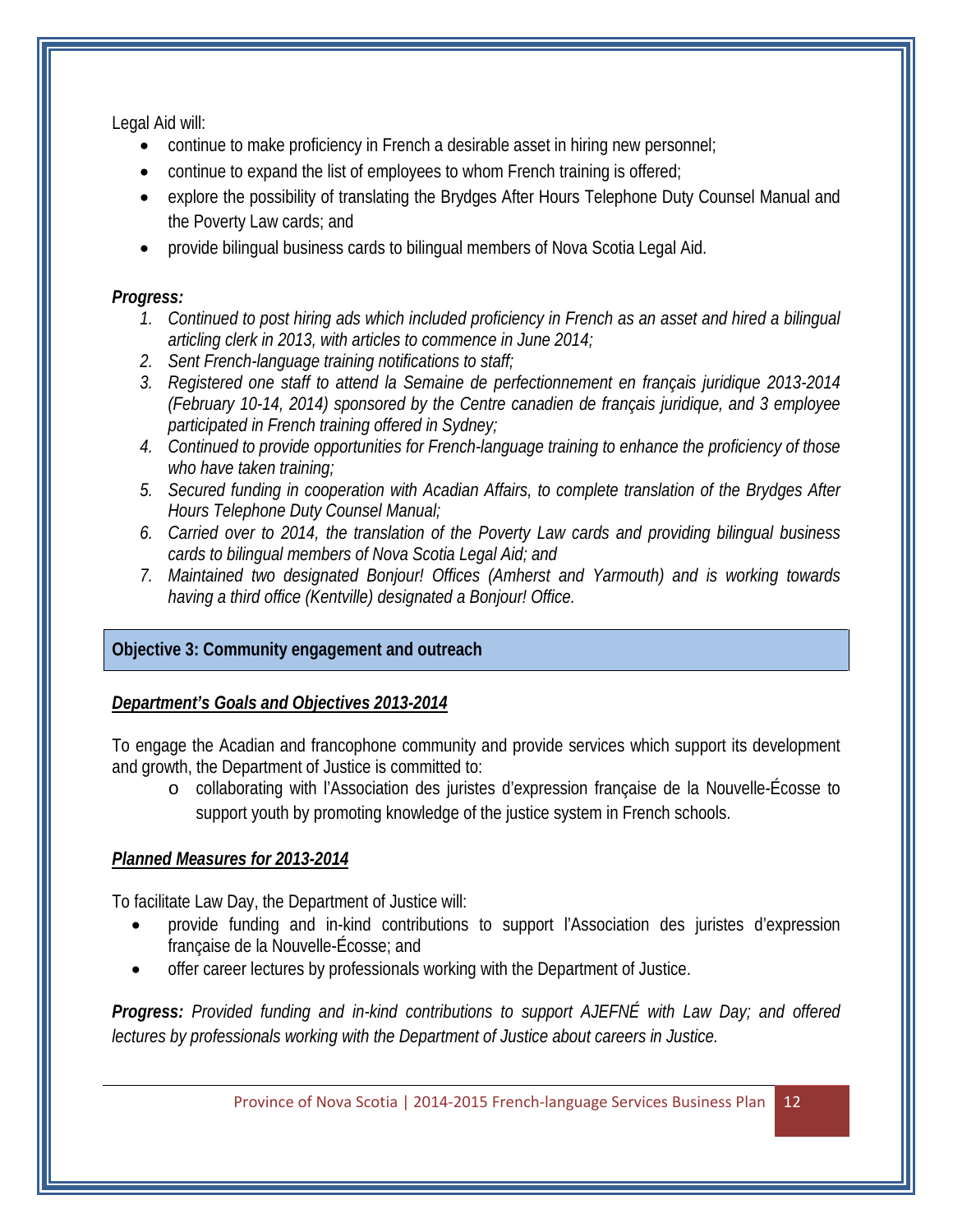#### *5. French-language Services Plan 2014-2015*

This section outlines goals and objectives established by the Department of Justice, and Nova Scotia Legal Aid for 2014-2015 and activities that will be undertaken to achieve them. This is in accordance with the specific objectives identified in the 2013-2018 Nova Scotia Strategic Plan for French-language Services (available from Acadian Affairs).

#### *Strategic Objective 1 – Leadership and policy direction*

#### *Department's Goals and Objectives 2014-2015*

To champion and support the policy development, planning, and administrative frameworks for the implementation of the *French-language Services Act* and *Regulations,* the Department of Justice is committed to:

- o supporting Acadian Affairs by implementing the *French-language Services Act* and *Regulations*;
- o contributing to government's annual plan and progress report on French-language services; and
- o ongoing development of policies to support the delivery of French-language services.

#### *Department's Planned Measures for 2014-2015*

The Department of Justice will:

- continue to consult with French-language stakeholders such as Acadian Affairs, l'Association des juristes d'expression française de la Nouvelle-Écosse and la Fédération acadienne de la Nouvelle-Écosse to explore areas where enhanced services could be offered to the Acadian and francophone community;
- ensure the French-language Services Coordinator continues to sit on numerous committees and keep l'Association des juristes expression française de la Nouvelle-Écosse and the Frenchlanguage Services Coordinators Committee at Acadian Affairs informed of current projects;
- support Acadian Affairs by implementing the "Bonjour!" campaign at the Department of Justice and by promoting the "Bonjour!" Awards for Excellence in French-language Services;
- ensure the French-language Services Coordinator conducts a review of all the divisional Frenchlanguage services operational needs tables.

Legal Aid will be represented on the Department of Justice French-language Advisory Committee.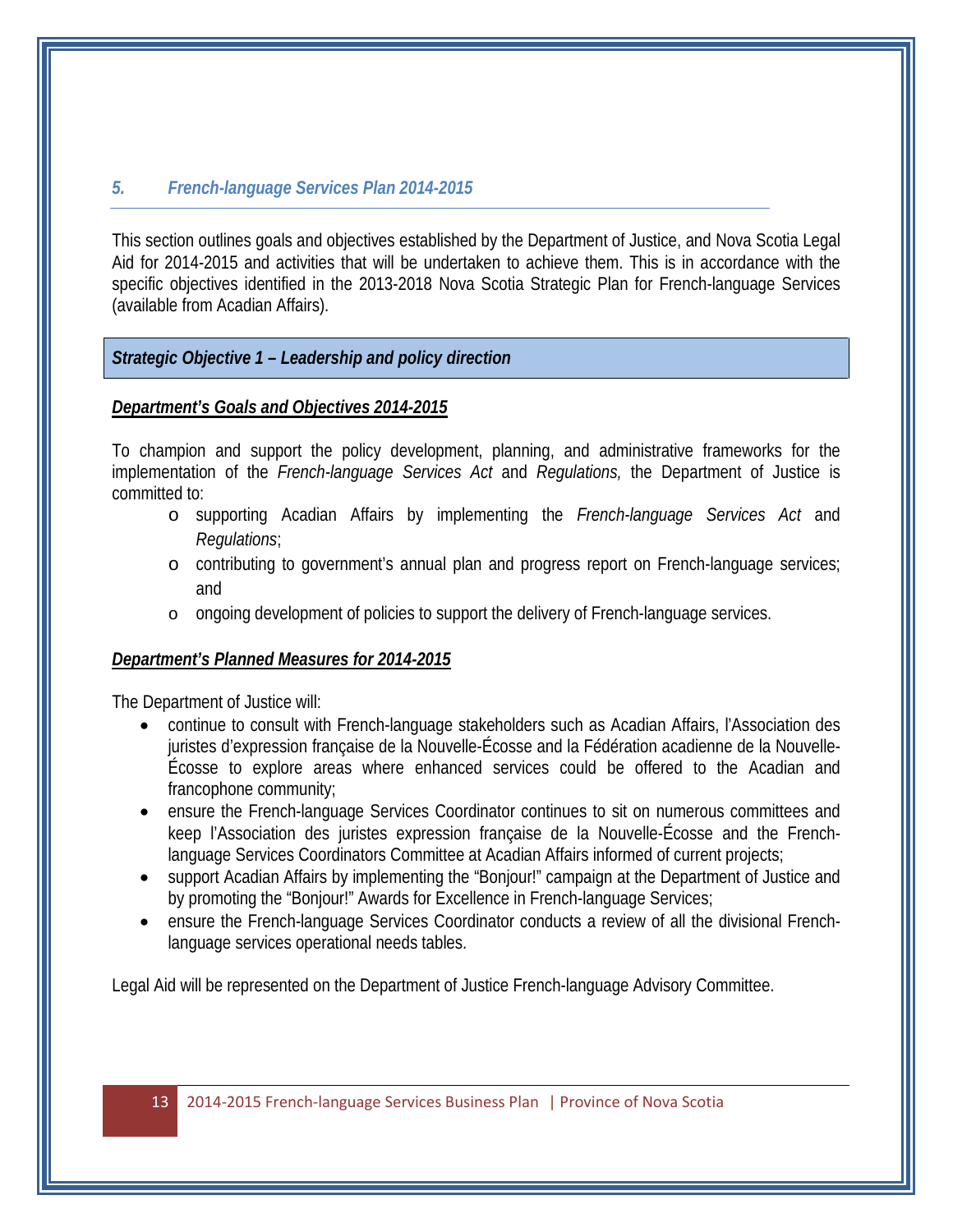#### **Objective 2 – Availability and accessibility of French-language services**

#### *Department's Goals and Objectives 2014-2015*

To increase the visibility of French-language services through active offer, communications, printed and electronic material, and increased French-language capacity of public servants, the Department of Justice is committed to:

- o delivering services and informational materials that respond to the priority needs of the Acadian and francophone community;
- o supporting French-language training; and
- o increasing capacity to provide French-language services in priority areas.

#### *Department's Planned Measures for 2014-2015*

The Department of Justice will:

- continue to identify, prioritize and recommend print, electronic material, and website content for translation, including Family Law consultation/discussion papers;
- hire bilingual staff when appropriate vacancies occur and hire designated bilingual staff based on operational needs;
- continue to support the French-language Coordinator who will:
	- coordinate French assessments of current and new employees in designated positions to evaluate their French–language capacity and assist human resources with the hiring process;
	- increase French-language services capacity<sup>[2](#page-13-0)</sup> by identifying employees capable of providing French-language service and by providing learning tools, resources and training in support of French-language skills development;
	- translate documents if they relate to specific province-wide initiatives or if they pertain to Acadian-related matters;
	- develop and implement an approved print and electronic translation plan;
	- provide departmental services in French where appropriate; and
	- support the Dialogue on Domestic Violence Project, including facilitating engagement with the Acadian and francophone community, making presentations to the Acadian and francophone community and coordinating translation of materials as required.

Various divisions will take on specific initiatives, such as:

Legal Services will:

<span id="page-13-0"></span> $\overline{\phantom{a}}$ 

• continue its commitment to excellence in providing quality advice to government clients, including Acadian Affairs;

<sup>2</sup> Based on operational needs and the French-language training policy.

Province of Nova Scotia | 2014-2015 French-language Services Business Plan | 14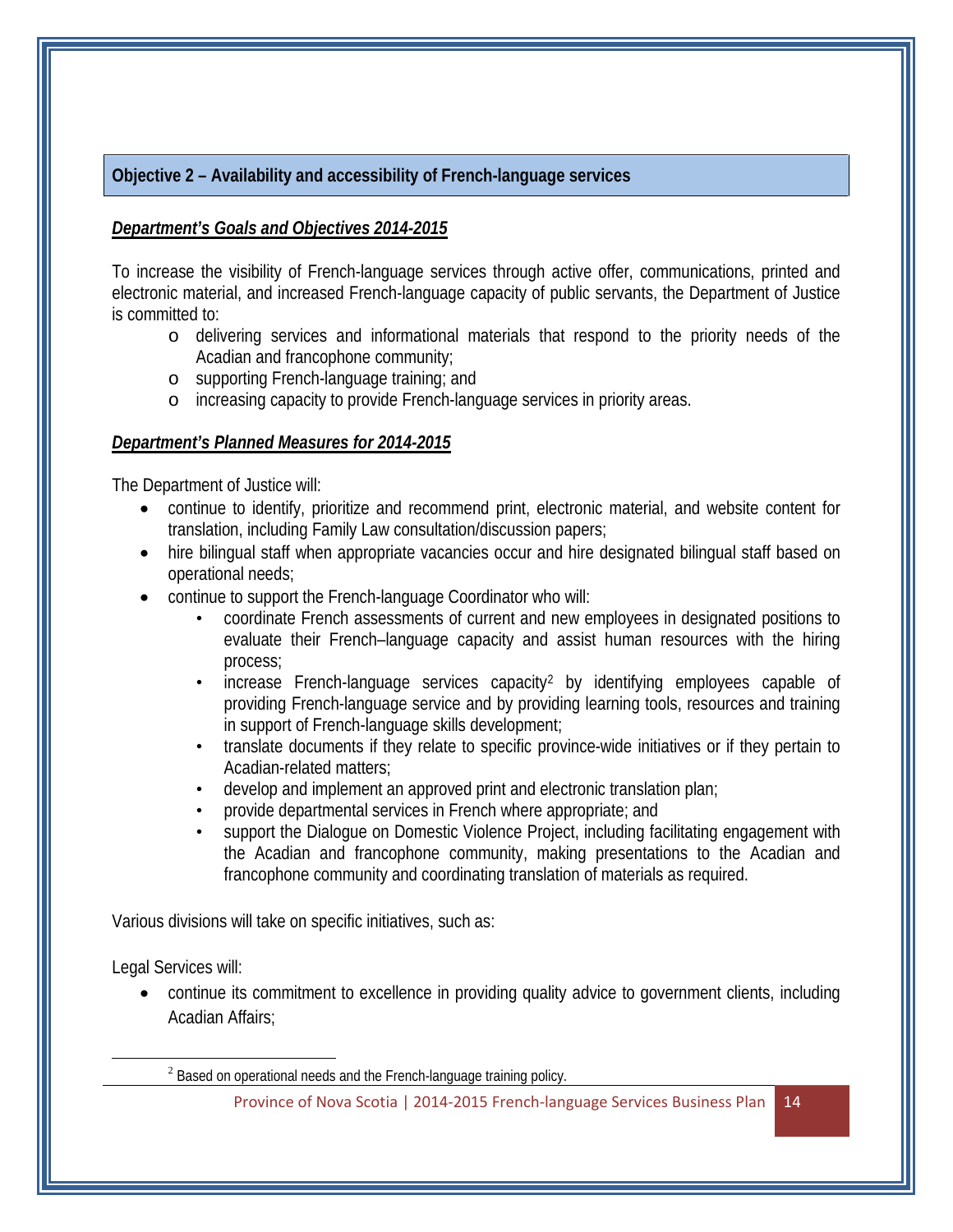- continue to increase capacity to respond to requests for French-language services in the Department of Justice by identifying lawyers and support staff capable of (or suitable for training to) provide French-language service to government clients; and
- continue to ensure lawyers and support staff are taking advantage of relevant French-language training opportunities on an on-going basis.

Court Services will:

- consult and meet regularly with l'Association des juristes d'expression française de la Nouvelle-Écosse to explore areas where enhanced services could be offered to Acadian and francophone community;
- hire bilingual employees where required, and advertise French-language capacity as an asset for employment consideration;
- support French-language training offered at Université Sainte-Anne, and fund training (with federal support);
- maintain translation of Civil Procedure Rules:
- continue to support the French-language Parent Information Program;
- design, develop and use as required, a French-language jury administration package;
- Translate and publish on the web Maintenance Enforcement Program fact sheets;
- explore the feasibility of providing Probate translation services for clients with French-language wills; and
- arrange for a French-speaking judge, court reporter and interpreters for proceedings in accordance with section 530 of the Criminal Code of Canada and the Federal Contraventions Act.

Correctional Services will:

- enhance services to francophone clients, partners, and the public by providing translated signage within correctional facilities and designated community corrections offices; and
- continue to support staff participating in French–language training to increase capacity to provide French oral and written communication with clients, the courts and the general public.

Public Safety and Security will:

- explore the possibility of translating the private security webpage once the new *Security and Investigative Services Act* is in force;
- continue to identify candidates for French-language training, inform new employees of Frenchlanguage training opportunities and encourage all employees to consider French-language training;
- continue to identify opportunities for employees to consider French-language training;
- translate documents into French if they relate to a specific province–wide initiatives or if they pertain to Acadian community matters;
- explore the possibility of translating new divisional pamphlets, forms and notices recognizing that not all forms and notices can be translated at this point but will continue to monitor these options;

15 2014-2015 French-language Services Business Plan | Province of Nova Scotia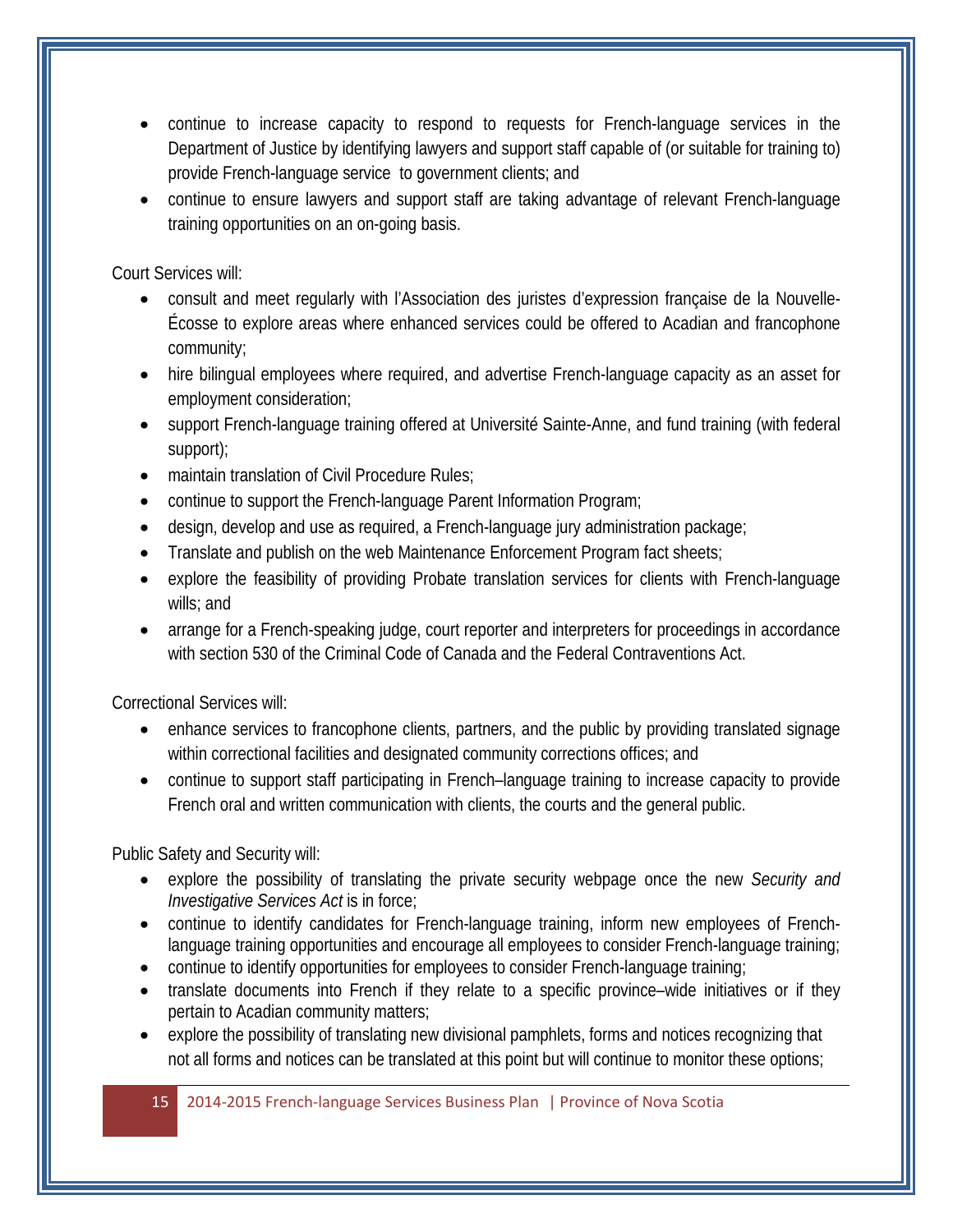- continue to respond to requests for delivery of the Canadian Firearms Safety Course in French by identifying instructors able to do so within the program and obtaining manuals in French;
- ensure the federal firearms program, pamphlets and other information material will continue to be available in both official languages;
- advertise vacant or new positions within the Public Safety and Security Division as seeking Frenchlanguage capacity as an asset where appropriate;
- continue to seek opportunities through the Crime Prevention Unit, to engage with stakeholders such as l'Association des juristes d'expression française de la Nouvelle-Écosse and la Fédération des femmes acadiennes de la Nouvelle-Écosse in relation to initiatives such as senior abuse and the Provincial Domestic Violence Action Plan; and
- continue to collaborate with the Conseil Scolaire Acadian Provincial regarding the Restorative Approach in schools project.

#### EMO:

The Emergency Management Office has been assigned to another department and their plan for 2014/15 presumably will be offered with the new department.

Legal Aid will:

- continue to make proficiency in French a desirable asset in hiring new personnel;
- continue to update and expand the list of employees to whom French-language training is offered;
- translate Social Justice/Poverty Law Cards;
- provide bilingual business cards to bilingual members of Nova Scotia Legal Aid; and
- continue to make upgrades to our French-language website.

## **Objective 3: Community engagement and outreach**

## *Department's Goals and Objectives 2014-2015*

To engage the Acadian and francophone community and provide services which support its development and growth, the Department of Justice is committed to:

- o building relationships between government and the French-speaking community through formal and informal engagements and providing French-language services during consultations;
- o encouraging francophones to apply for position on Agencies, Boards and Commissions; and
- o advising stakeholders and the community about the process to submit complaints about government services including French-language services.